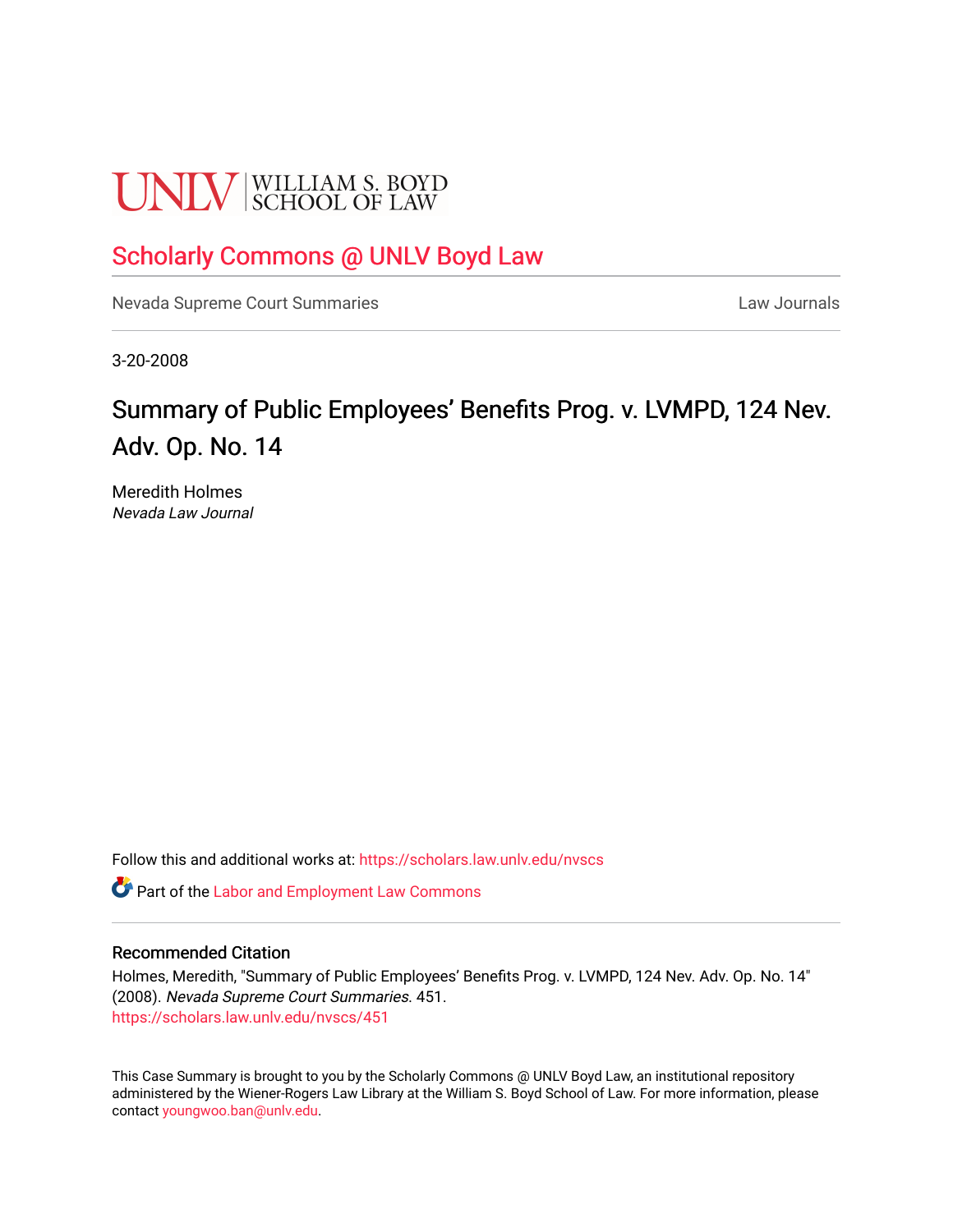## *Public Employees' Benefits Prog. v. LVMPD***, 124 Nev. Adv. Op. No. 14 (Mar. 20, 2008)[1](#page-1-0)**

### **EMPLOYMENT LAW – EMPLOYEE BENEFITS, STATUTORY INTERPRETATION**

#### **Summary**

Appeal from a district court order granting declaratory relief to Las Vegas Metro Police Department (Metro) and Clark County, regarding whether the local government employers were required to subsidize their retirees' Public Employees' Benefits Program (PEBP) premiums.

#### **Disposition/Outcome**

The Court reversed the district court's order granting declaratory relief to the government employers. The district court misinterpreted the subsidy requirement in NRS 287.023(4) and, therefore, improperly granted relief.

#### **Factual and Procedural History**

Metro and Clark County have collectively bargained-for health trusts that provide health care to their employees. Several Metro and Clark County employees decided to join Public Employees' Benefits Program (PEBP) when they retired. Because of increasing costs to retirees for PEBP premiums, the Legislature enacted a provision, NRS 287.023, which provided for the local government employers to subsidize the PEBP premiums.

When the subsidy provision became effective on October 1, 2003, appellant PEBP began billing Metro, which had retirees participating in the PEBP program. Metro refused to pay the subsidy, and was referred to collection by PEBP, which caused the state controller to offset Metro's state funding to pay the claims.

Metro filed a district court action, requesting declaratory and injunctive relief. Clark County was allowed to intervene and filed a complaint for declaratory relief. All parties filed for summary judgment and the district court granted declaratory relief in favor of Metro and Clark County. PEBP appealed and the case was heard en banc by the Nevada Supreme Court.

#### **Discussion**

The case turned on the interpretations of the various statutes involved, and the Court used the established methods of statutory interpretation<sup>[2](#page-1-1)</sup> to overcome the ambiguities of the statutes. In order to decide this case, the Court had to determine whether the collectively bargained for

<span id="page-1-0"></span><sup>&</sup>lt;sup>1</sup> By Meredith Holmes.

<span id="page-1-1"></span> $2^2$  The Court first looked at the plain language of the statutes, followed by "examining the background and spirit in which the law was enacted," the subject matter, public policy, and construing the statute as whole so as not to render any part meaningless. Public Employees' Benefits Prog. v. LVMPD, 124 Nev. Adv. Op. 14, p. 13 (Mar. 20, 2008) (en banc).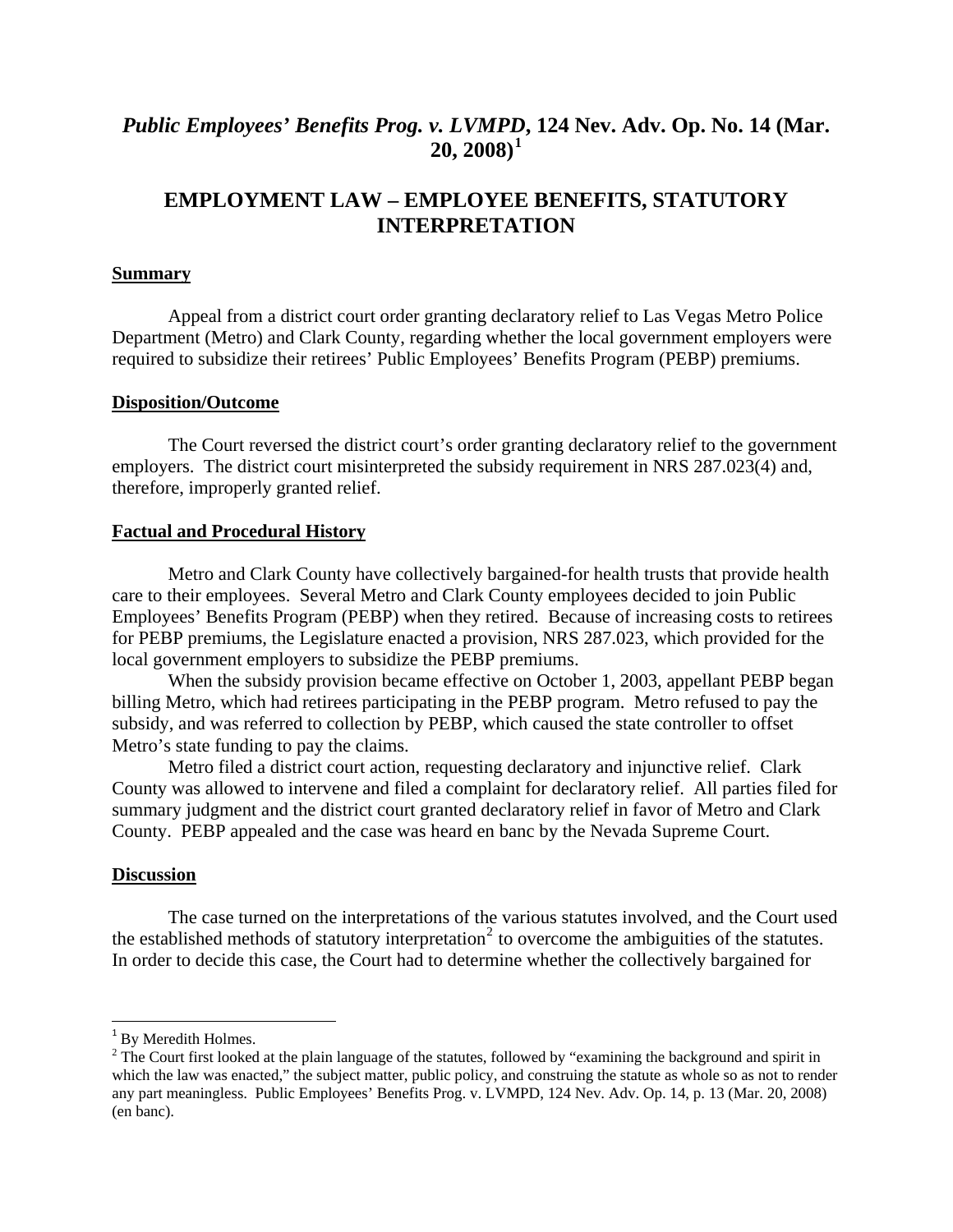health trusts were subject to the NRS 287.023(4) subsidy and, if so, whether the subsidy applied to retirees who joined PEBP before the statute's October 1, 2003 effective date.

#### The health trusts fall under NRS Chapter 287 and the subsidy is required for any PEBPparticipating employee who was previously covered under such program

 Under NRS 287.023(4) local government employers must subsidize the PEBP premiums of retirees who previously were covered by one of the four types of NRS Chapter 287 health programs.[3](#page-2-0) The issue in this case was whether Metro's and Clark County's health trusts arose under NRS 287.010, and considered "010" programs. Neither party argued that Metro's and Clark County's health trusts arose under NRS 287.015, the NRS provision governing certain health trusts, and the parties agreed that the other two types of health plans were not applicable.

 Respondents Metro and Clark County argued that the health trusts were not "010" programs, but were implicitly authorized under the collective bargaining requirements of NRS Chapter 288.

PEBP argued that the health trusts at issue were authorized under NRS 287.010(1)(a). The Court agreed with PEBP and held that the health trusts are, as a matter of law, "010" programs arising under NRS 287.010(1)(a) which provides:

 The governing body of any county, school district, municipal corporation, political subdivision, public corporation or other local governmental agency of the State of Nevada may:

 (a) Adopt and carry into effect a system of group life, accident or health insurance, or any combination thereof, for the benefit of its officers and employees, and the dependents of officers and employees who elect to accept the insurance and who, where necessary, have authorized the governing body to make deductions from their compensation for the payment of premiums on the insurance.

 The Court analyzed the phrase "adopt and carry into effect" a group insurance system because of its ambiguity. Metro and Clark County argued that it should be read as narrowly applying to those health plans established by the employer, while PEBP argued that it should be read as broadly applying to any action a local government employer takes to provide health care for its employees.<sup>[4](#page-2-1)</sup>

The Court determined that a broad reading of the statute was appropriate by looking to reason and public policy.<sup>[5](#page-2-2)</sup> It appeared to the Court that the intent behind NRS 287.010(1)(a) was to "generally authorize local government employers to provide, for their employees' purchase, some general form of group health insurance."<sup>[6](#page-2-3)</sup> As a result of this broad reading, Metro and Clark County adopted and carried into effect a group health insurance system by "agreeing to and ensuring that their employees have health care coverage options under the collective

<span id="page-2-0"></span><sup>3</sup> *See* NEV. REV. STAT. § 287.010 governs systems of group health insurance, NEV. REV. STAT. § 287.015 applies to health care trust funds, NEV. REV. STAT. § 287.020 governs systems of medical or hospital service through nonprofit membership corporations, and NEV. REV. STAT. § 287.025 governs participation in another entity's health care program. Public Employees' Benefits Prog. v. LVMPD, 124 Nev. Adv. Op. 14, p. 6.

<span id="page-2-3"></span><span id="page-2-2"></span><span id="page-2-1"></span> $\frac{4}{10}$  *Id.* at 16. So legislative history available from the original statute, which was enacted in 1947, so the express legislative intent could not be analyzed. Public Employees' Benefits Prog. v. LVMPD, 124 Nev. Adv. Op. 14, p. 19. <sup>6</sup> *Id.* at 20.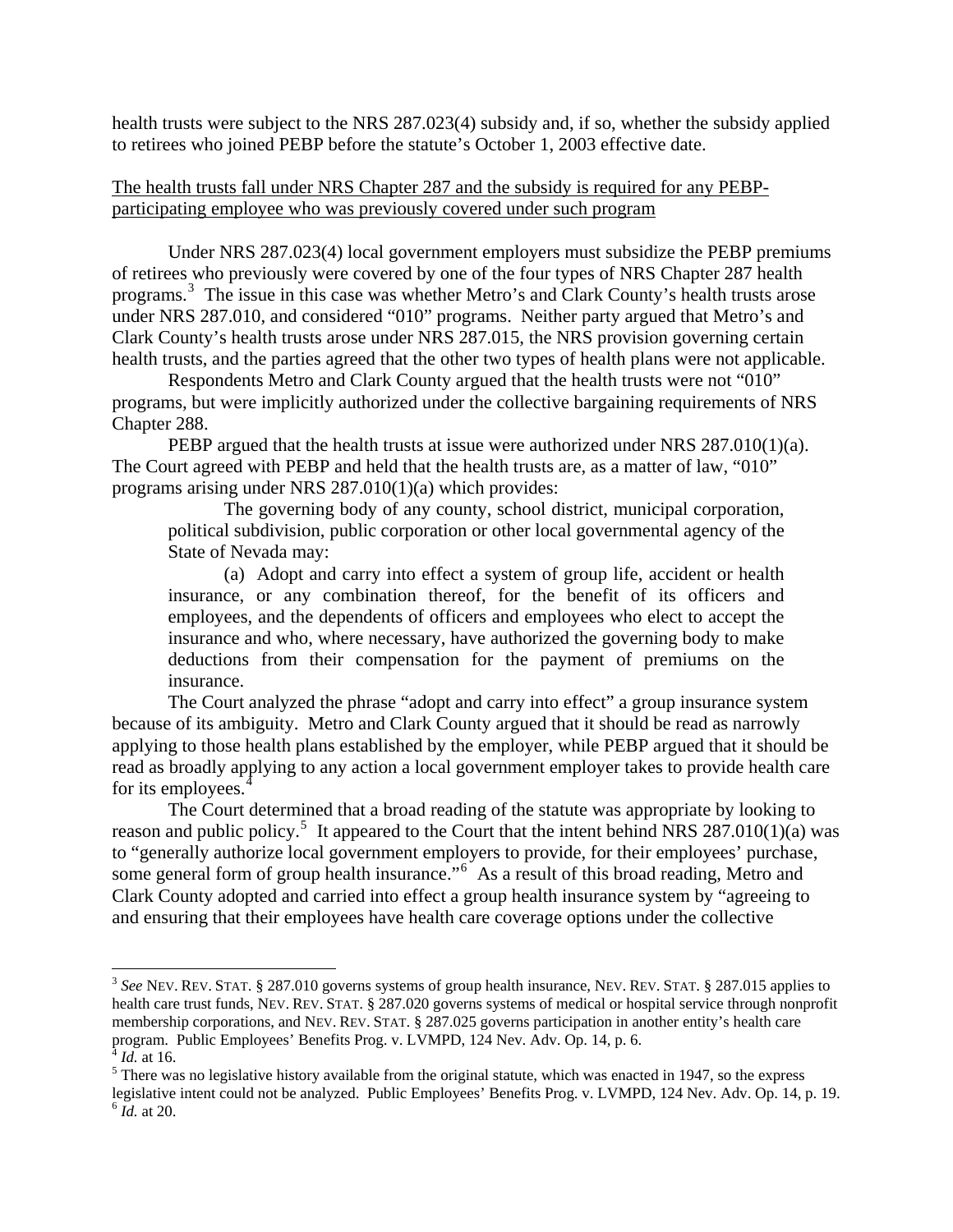bargaining agreements."<sup>[7](#page-3-0)</sup> Therefore, Metro's and Clark County's health trusts fell under the Chapter 287 provisions and their employees were entitled to join PEBP upon retirement as set forth in NRS 287.023(1).

#### Metro and Clark County employees who were covered by health trusts, and who participate in PEBP, are entitled to the NRS 287.023(4) subsidy, including those who joined before October 1, 2003

The employees who joined PEBP did so pursuant to NRS  $287.023(1)$  $287.023(1)$  $287.023(1)$ ,<sup>8</sup> and are therefore entitled to the subsidy provided by NRS 287.023(4). The 2003 version<sup>[9](#page-3-2)</sup> of NRS 287 read:

 The governing body of any county, school district, municipal corporation, political subdivision, public corporation or other local governmental agency of this state:

 (b) Shall pay the same portion of the cost of coverage under the Public Employees' Benefits Program for persons who join the [PEBP] upon retirement pursuant to subsection 1 as the State pays pursuant to subsection 2 of NRS 287.046 for persons retired from state service who have continued to participate in the Program.

 Because the Metro and Clark County health trusts fall under Chapter 287 types of health care, the retirees of those employers who were covered by the trusts and decided to join PEBP are entitled to the subsidy provided for in NRS 287.023(4).

 Metro and Clark County also argued that the subsidy requirement does not apply to employees before the October 1, 2003 effective date, because it would be a retroactive application of the statute. PEBP argued that this "conclusion misconstrues NRS 287.023(4) and misapplies the term 'retroactive.'"<sup>[10](#page-3-3)</sup> The Court agreed with PEBP.

 In interpreting the statute, the Court decided that the Legislature's use of the present tense term "join" as opposed to the past tense "joined" was neutral and did not express intent to prevent employees who retired before October 1, 2003 from receiving the subsidy. The Court went on to hold that providing the subsidy to persons who retired before October 1, 2003 would not be a retroactive application because there would be no charges relating to pre-October 2003 premiums.

 The Court pointed out that a statute is retroactive if it impairs "vested rights and past transactions."[11](#page-3-4) In this case, the Court held that because the employers cannot claim a statutory right to refuse to pay the subsidy, the requirement "neither takes away nor impairs any vested legal right."[12](#page-3-5) Additionally, the obligation to pay the subsidy is not imposed on past

….

<span id="page-3-0"></span> $^7$  *Id.* at 21.

<span id="page-3-1"></span><sup>&</sup>lt;sup>8</sup> NEV. REV. STAT. § 287.023(1) provides that employees may join the Public Employees' Benefits Program if they or their dependents were covered by one of four NRS Chapter 287-defined health care programs.

<span id="page-3-2"></span><sup>&</sup>lt;sup>9</sup> NEV. REV. STAT. § 287.023(4) was amended in 2007 to change the word "join" to "participate", in order to resolve a controversial issue over who was entitled to subsidization. *See* Public Employees' Benefits Prog. v. LVMPD, 124 Nev. Adv. Op. 14, p. 22, n. 39.

<sup>&</sup>lt;sup>10</sup> Public Employees' Benefits Prog. v. LVMPD, 124 Nev. Adv. Op. 14, p. 24.

<span id="page-3-4"></span><span id="page-3-3"></span><sup>&</sup>lt;sup>11</sup> See Public Employees' Benefits Prog. v. LVMPD, 124 Nev. Adv. Op. 14, p. 26 (quoting Landgraf v. USI Film Products, 511 U.S. 244, 268-69 (1994)).

<span id="page-3-5"></span><sup>&</sup>lt;sup>12</sup> Public Employees' Benefits Prog. v. LVMPD, 124 Nev. Adv. Op. 14 at 27.